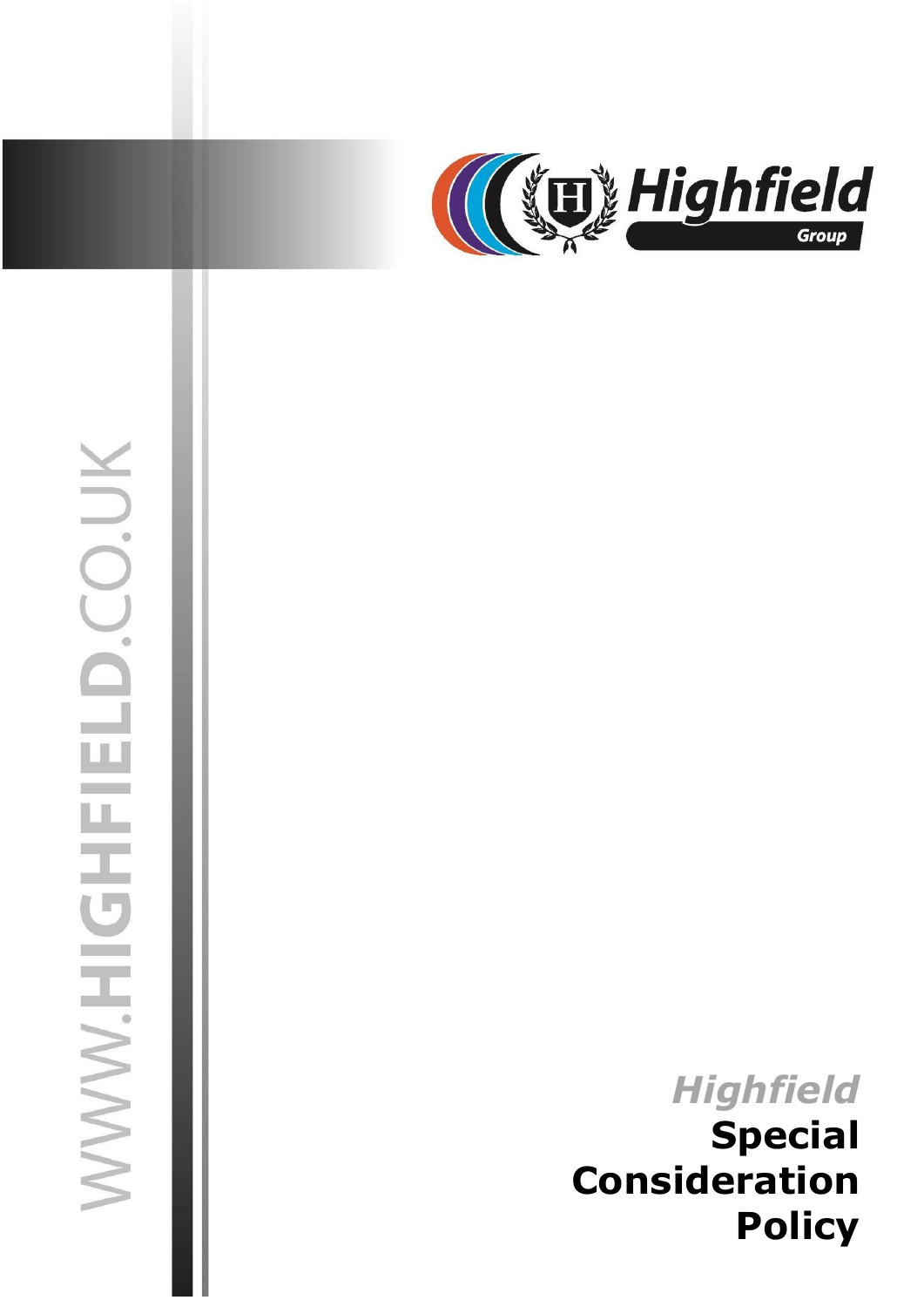

## **1. Introduction**

- 1.1 This policy sets out Highfields's approach to special considerations.
- 1.2 A special consideration is a post-assessment adjustment that can be made should a learner experience an event that is likely to, or has, affected the learner's assessment.

### **2. Scope**

- 2.1 This policy applies to Highfield Approved Centres as well as training providers and other organisations Highfield may work with for the provision of End-Point Assessment services ("EPA"). For ease of reference, all hereafter are collectively referred to as "centres".
- 2.2 This policy applies to Highfield learners and apprentices. For ease of reference, all hereafter are collectively referred to as "learners".

## **3. Special Consideration Eligibility**

- 3.1 A special consideration is a consideration to be given to a learner who has temporarily experienced an illness or injury, or some other event outside of their control, which has, or is reasonably likely to have, materially affected the learner's ability to:
	- 3.1.1 take an assessment.
	- 3.1.2 demonstrate their level of attainment in an assessment.
- 3.2 Circumstances, at the time of, or during, assessment where a learner may be eligible for a special consideration include:
	- 3.2.1 an accident, injury, or temporary illness.
	- 3.2.2 a serious domestic issue. For example, bereavement of an immediate family member within 3 months of the assessment.
	- 3.2.3 failure by the centre (or assessor in the case of EPA) to provide the correct assessment materials.
	- 3.2.4 technical issues with the assessment or associate assessment materials.
	- 3.2.5 a serious disruption of the assessment. For example, a fire alarm.
	- 3.2.6 failure by the centre (or assessor in the case of EPA) to implement access arrangements that have been approved in advance of the assessment.
	- 3.2.7 a significant issue arising from a learning difficulty, disability or long-term illness that is exacerbated at the time of assessment that would not normally require a reasonable adjustment.
- 3.3 The list in 3.2 above is not intended to be exhaustive.
- 3.4 Circumstances where a learner will not be eligible for a special consideration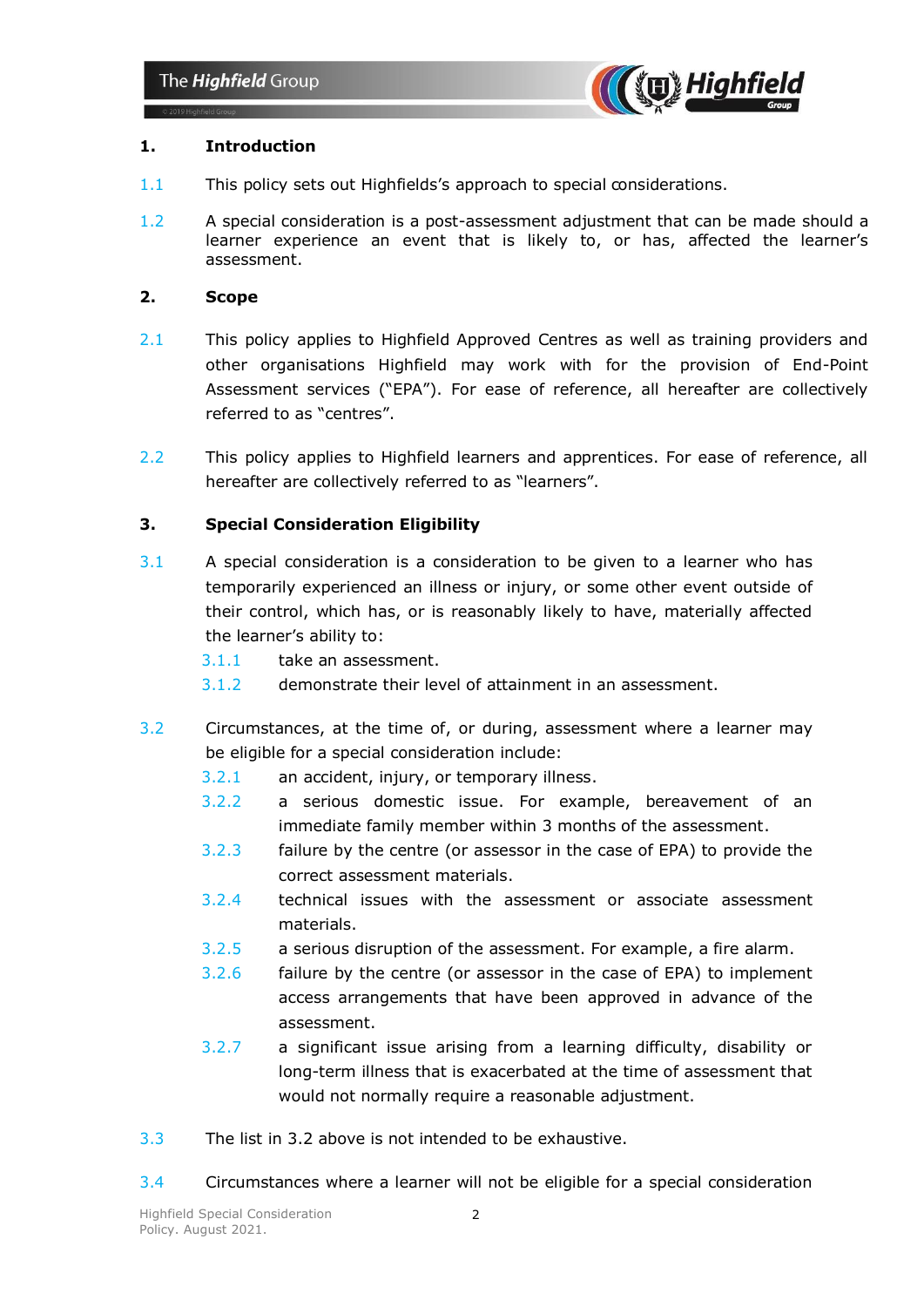

### include:

- 3.4.1 minor domestic issues and arrangements. For example, moving house or a wedding.
- 3.4.2 consequences of committing unlawful activities, taking recreational drugs and alcohol.
- 3.4.3 a minor disturbance of assessment. For example, a phone ringing.
- 3.4.4 ill preparation of the learner for assessment by the centre or the learner themselves.
- 3.4.5 failure by the learner to complete all required elements of teaching and assessments.
- 3.5 The list in 3.4 is not intended to be exhaustive.

# **4. Applying for Special Consideration**

- 4.1 Centre applications a for special consideration must be completed on the Special Considerations Form. The completed form must be submitted to Highfield by the centre on behalf of the learner. The form can be found in the Download Area and Members Area of the Highfield website. Applications must be submitted to Highfield within five working days following the examination/assessment. Highfield reserves the right to decline the request for special consideration if the above is not adhered to.
- 4.2 The centre is required to hold all relevant evidence in relation to the special consideration application for a period of 12 months and make this available to Highfield upon request.
- 4.3 Highfield will respond in writing to the request for special consideration within two working days of the application. The written response will detail the acceptance or refusal of permission for special consideration. Highfield may extend this time at our discretion. For example, if the request is complex, we may have to consult with external parties and stakeholders.
- 4.4 End-point assessors are permitted to, at the time of assessment, pause an end-point assessment and refer to the Highfield Assessment team in order to apply for a special consideration.
- 4.5 Where learners are present at the time of assessment and their application for a special consideration is accepted the following considerations may be applied:
	- 4.5.1 for qualifications and exams up to 5% additional marks applied to the raw score dependent on the severity circumstance.
	- 4.5.2 for EPA and vocational assessments where competence is required to be fully met in order to achieve a grade it may not be possible to apply up to 5% additional marks. In these cases, it may be appropriate for the assessment to be undertaken again or extend the assessment period to complete the assessment activity.